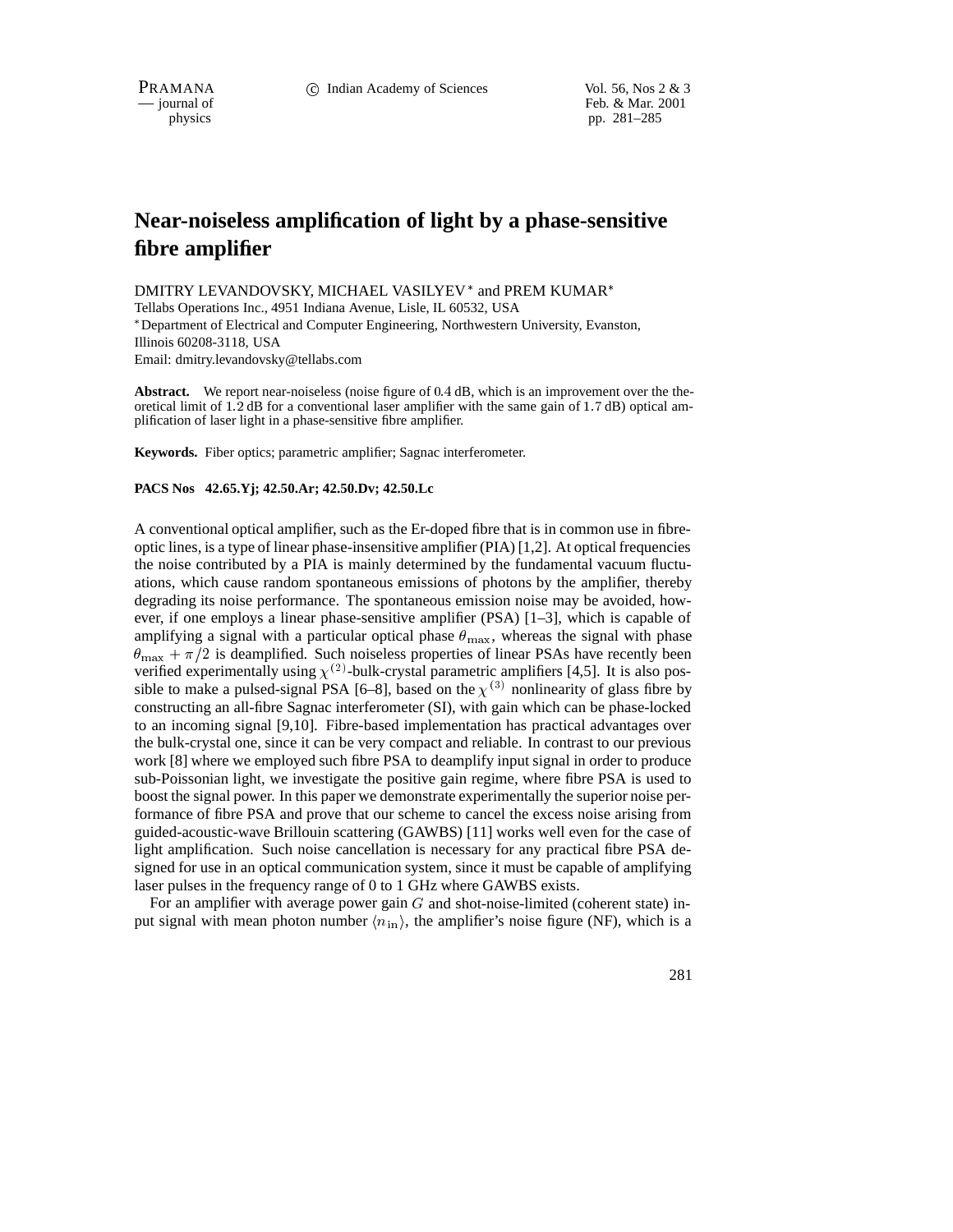function of the mean and the variance of the number of photons in the output, depends on type of the amplifier [2,12]:

$$
\langle n_{\text{out}}^{\text{PIA}} \rangle = G \langle n_{\text{in}} \rangle + [G - 1], \tag{1}
$$

$$
\langle \Delta^2 n_{\text{out}}^{\text{PIA}} \rangle = G(2G - 1)\langle n_{\text{in}} \rangle + G[G - 1],\tag{2}
$$

$$
\langle n_{\text{out}}^{\text{PSA}} \rangle = G \langle n_{\text{in}} \rangle + \frac{[G + G^{-1}]}{4} - \frac{1}{2}, \quad (\text{at } \theta_{\text{max}})
$$
 (3)

$$
\langle \Delta^2 n_{\text{out}}^{\text{PSA}} \rangle = G^2 \langle n_{\text{in}} \rangle + \frac{[G - G^{-1}]^2}{8}, \quad (\text{at } \theta_{\text{max}})
$$
 (4)

$$
NF \equiv \frac{SNR_{in}}{SNR_{out}} \approx \begin{cases} 2 - \frac{1}{G} & \text{(for PIA)}\\ 1 & \text{(for PSA)} \end{cases} . \tag{5}
$$

Here we have defined the input (output) signal-to-noise ratio as  $SNR_{in(out)} \equiv \langle n_{in(out)} \rangle^2$  $\langle \Delta^2 n_{\text{in(out)}} \rangle$  [i.e., SNR<sub>in</sub> = SNR<sub>out</sub>  $(G = 1) = \langle n_{\text{in}} \rangle$ ]. The approximate expression in eq. (5) reflects a reasonable assumption that  $\langle n_{\rm in} \rangle \gg 1$ . Thus, the noise figure of a PIA can not be improved beyond the fundamental limit given in eq. (5), which reaches the value of 2 (i.e., 3 dB) for  $G \gg 1$ . The PSA, however, is not constrained in this way for any value of <sup>G</sup> and, in theory, is capable of amplifying signals without introducing any additional noise  $(i.e., NF = 0 dB).$ 

In cases where the effects of group-velocity dispersion can be neglected, the gain of fibre PSA is a nonlinear function of pump and signal powers (see eq. (1) of ref. [8]). However, the behavior of the fibre PSA approaches that of the linear PSA when  $\Phi_p$ ,  $\Phi_s \ll 1$  or in the case of large gain:

$$
G(\theta_{\max}) \approx \left[\sqrt{1 + \frac{\Phi_p^2}{4}} + \frac{\Phi_p}{2}\right]^2 \quad \text{for} \quad \begin{cases} \Phi_p \Phi_s \ll 1\\ \text{and} \\ \Phi_p / \Phi_s \gg 1 \end{cases} \tag{6}
$$

Here  $\Phi_p$  ( $\Phi_s$ ) is the nonlinear phase shift acquired by the pump (signal) field in an optical fibre of length  $L$ , where  $L$  is the length of the fibre loop inside the SI.

The parameters of our experimental setup (described in detail in ref. [8] and shown in figure 1), while not strictly conforming to either of the two limiting cases above (pulseshape averaged  $\Phi_s \approx 0.3$ ,  $\Phi_p$  varies from 0 to 0.7), nevertheless, allow us to see the improved NF as plotted in figure 2.

We use a synchronously mode-locked colour-centre laser producing a 100-MHz train of 7.3 ps sech-shaped pulses and operating at a centre wavelength of  $1.55 \mu m$ . Although in a realistic telecommunication application a PSA would have to use an independent pump source which is phase-locked to the signal, as done in refs [9,10], for the purpose of characterization of the PSA noise figure we derive the pump and the signal from the same laser, similar to [6,7,12]. The noise properties of our laser have been carefully studied to insure that it produces a shot-noise-limited light at the measurement frequencies (centered

282 *Pramana – J. Phys.,* **Vol. 56, Nos 2 & 3, Feb. & Mar. 2001**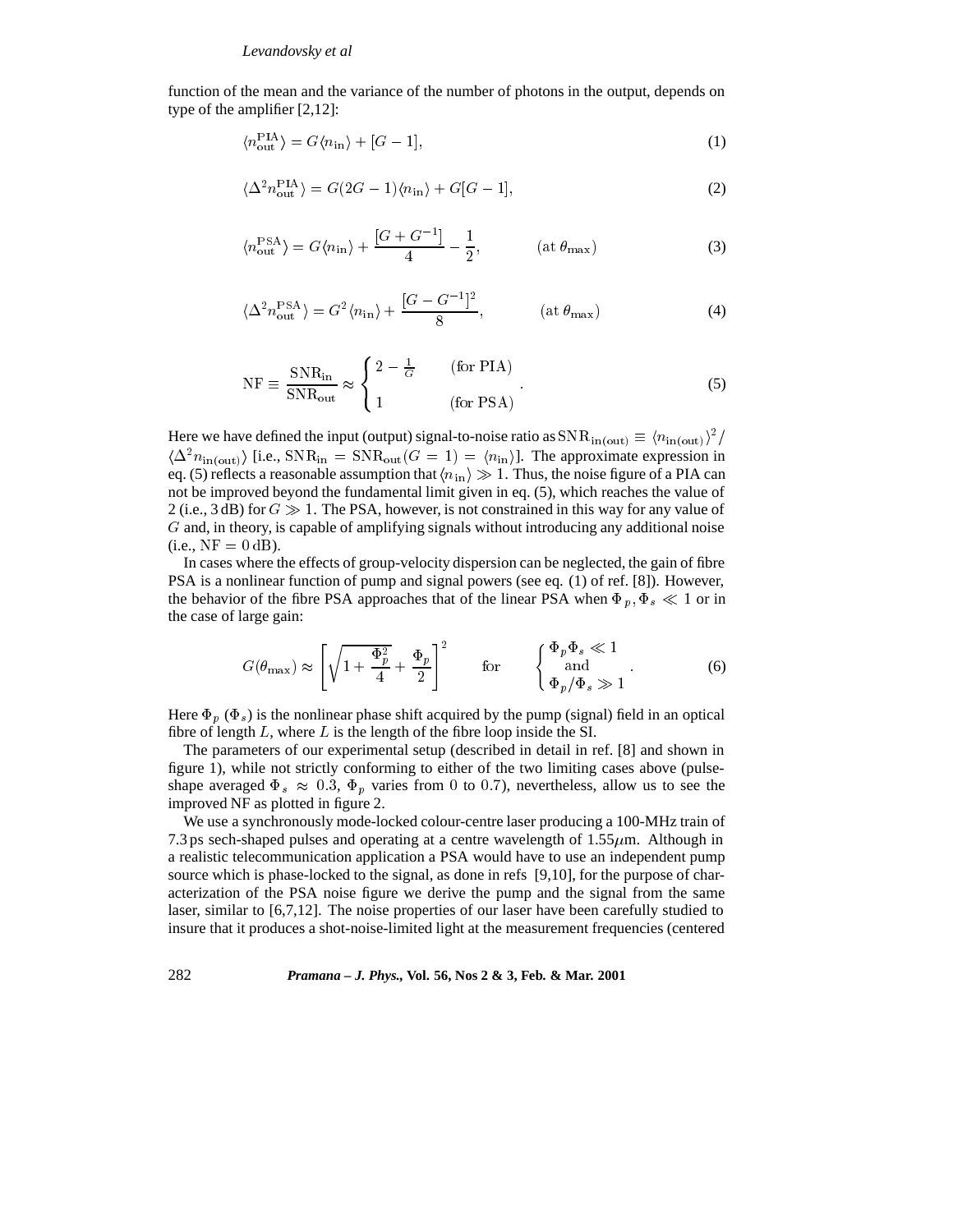

**Figure 1.** Experimental setup (PM fibre shown in gray).

at 60 MHz with a 1 MHz bandwidth). For pulses longer than a few picoseconds, however, the required long fibre length of the SI loop leads to accumulation of classical excess noise arising from GAWBS [11]. We employ two orthogonally-polarised pulses [8] at both the pump and the signal ports of the SI to coherently cancel most of the GAWBS noise. Polarisation controllers at each port are adjusted to equally excite both axes of the PM fibre. The differential phase controller is adjusted to make the relative phase between the two polarisations at the input signal port differ from that at the input pump port by  $\pi$  (this makes the contributions of polarised-GAWBS noise anticorrelated in the two signal polarisations at the output), while the phase difference between the signal and pump pulse pairs is scanned by means of a fibre-stretching device. Proper optical path matching (achieved by heating portions of the fibre) insures that the two orthogonally-polarised signal pulses that arrive at slightly different times at the SI's input are independently amplified, with the same gain, by the corresponding orthogonally-polarised pulses of the pump.

The output signal pulses (separated by a circulator) are detected by a balanced pair of photodiodes (>40 dB of common mode noise suppression and linearity verified over the entire range of our data), and the difference photocurrent reading is used to establish the shot-noise limit. The sum photocurrent noise is amplified and recorded by a spectrum analyzer with a measurement accuracy of 0.1 dB by using a 300 Hz video bandwidth. Our detectors integrate over the orthogonally-polarised pulses, which are separated by  $\approx 170$  ps at the SI's output owing to birefringence of the PM fibre, while canceling most of the GAWBS noise.

The NF in figure 2 is inferred from our measurements of the photocurrent noise power and the mean-signal gain after accounting for the non-perfect detection efficiency [12]. The data clearly demonstrates that the noise performance of our fibre-based PSA is superior to that of an ideal PIA, thus proving that GAWBS-compensated fibre PSA can be a viable low-noise alternative to conventional laser amplifiers. Some of the practical issues asso-

*Pramana – J. Phys.,* **Vol. 56, Nos 2 & 3, Feb. & Mar. 2001** 283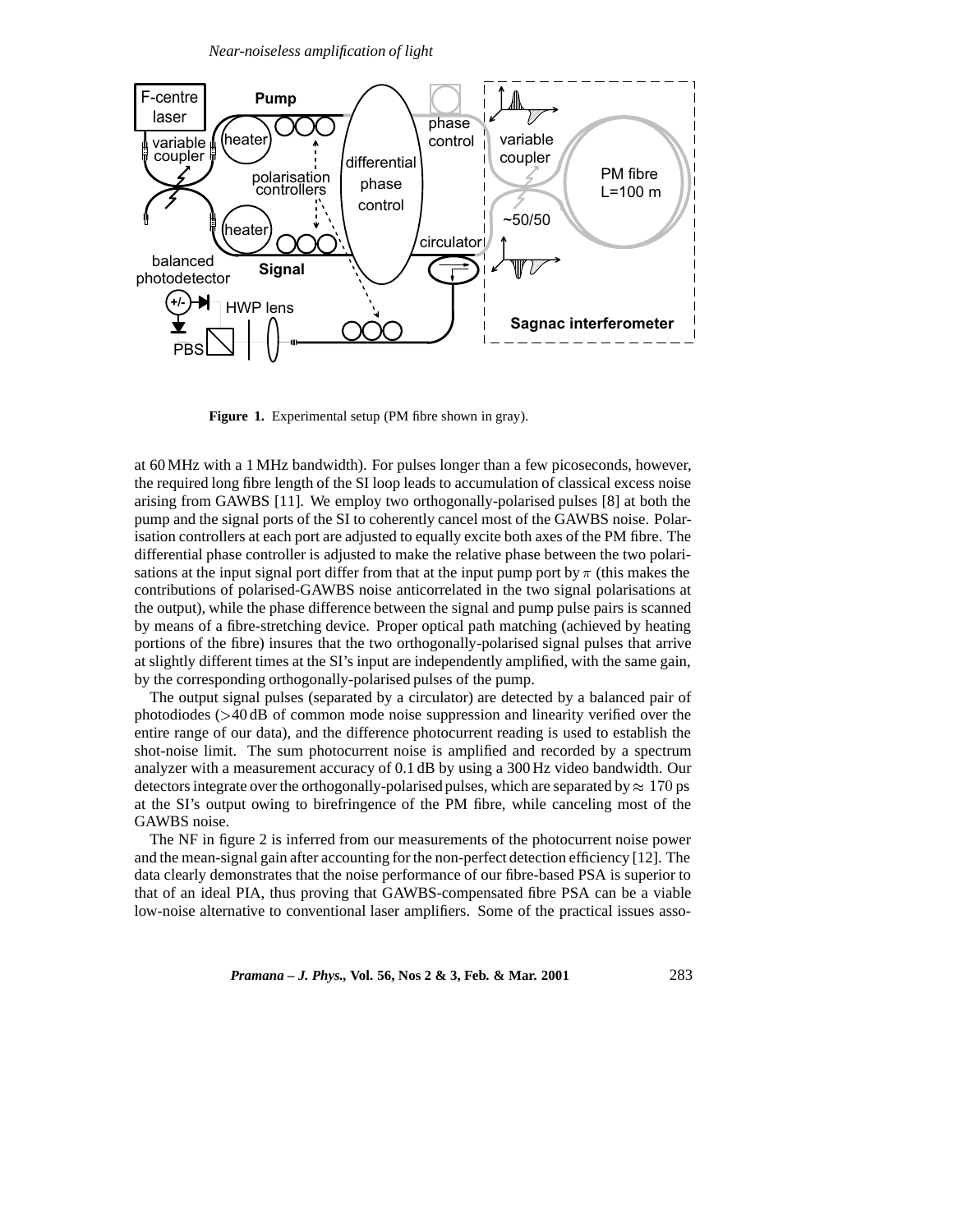

**Figure 2.** Circles – experimental data for the fibre PSA, lines – theory. Deviation from ideal PSA theory is attributed to imperfect GAWBS cancellation, which was more carefully optimized for the last point.

ciated with deploying a PSA in a fibre-optic transmission system, such as achieving high gain and phase-locking an external pump source to the signal, have recently been resolved experimentally [9,10].

## **References**

- [1] H P Yuen, Two-photon coherent states of the radiation field, *Phys. Rev.* **A13**, 2226–2243 (1976)
- [2] C M Caves, Quantum limits on noise in linear amplifiers, *Phys. Rev.* **D26**, 1817–1839 (1982)
- [3] J A Levenson, K Bencheikh, D J Lovering, P Vidakovic and C Simonneau, Quantum noise in optical parametric amplification: A means to achieve noiseless optical functions, *Quantum Semiclass. Opt.* **9**, 221–237 (1997)
- [4] J A Levenson, I Abram, T Rivera and P Grainger, Reduction of quantum-noise in optical parametric amplification, *J. Opt. Soc. Am.* **B10**, 2233–2238 (1993)
- [5] Z Y Ou, S F Pereira and H J Kimble, Quantum noise reduction in optical amplification, *Phys. Rev. Lett.* **70**, 3239–3242 (1993)
- [6] M E Marhic, C H Hsia and J-M Jeong, Optical amplification in a nonlinear fibre interferometer, *Electron. Lett.* **27**, 210–211 (1991)
- [7] G Bartolini, R-D Li, P Kumar, W Riha and K V Reddy,  $1.5-\mu m$  phase-sensitive amplifier for ultrahigh-speed communications, in *Conference on optical fiber communication*, Vol. 4 of OSA Technical Digest Series (Optical Society of America, Washington, D.C., 1994) pp. 202–203
- [8] D Levandovsky, M Vasilyev and P Kumar, Amplitude squeezing of light by means of a phasesensitive fiber parametric amplifier, *Opt. Lett.* **24**, 984–986 (1999)

284 *Pramana – J. Phys.,* **Vol. 56, Nos 2 & 3, Feb. & Mar. 2001**